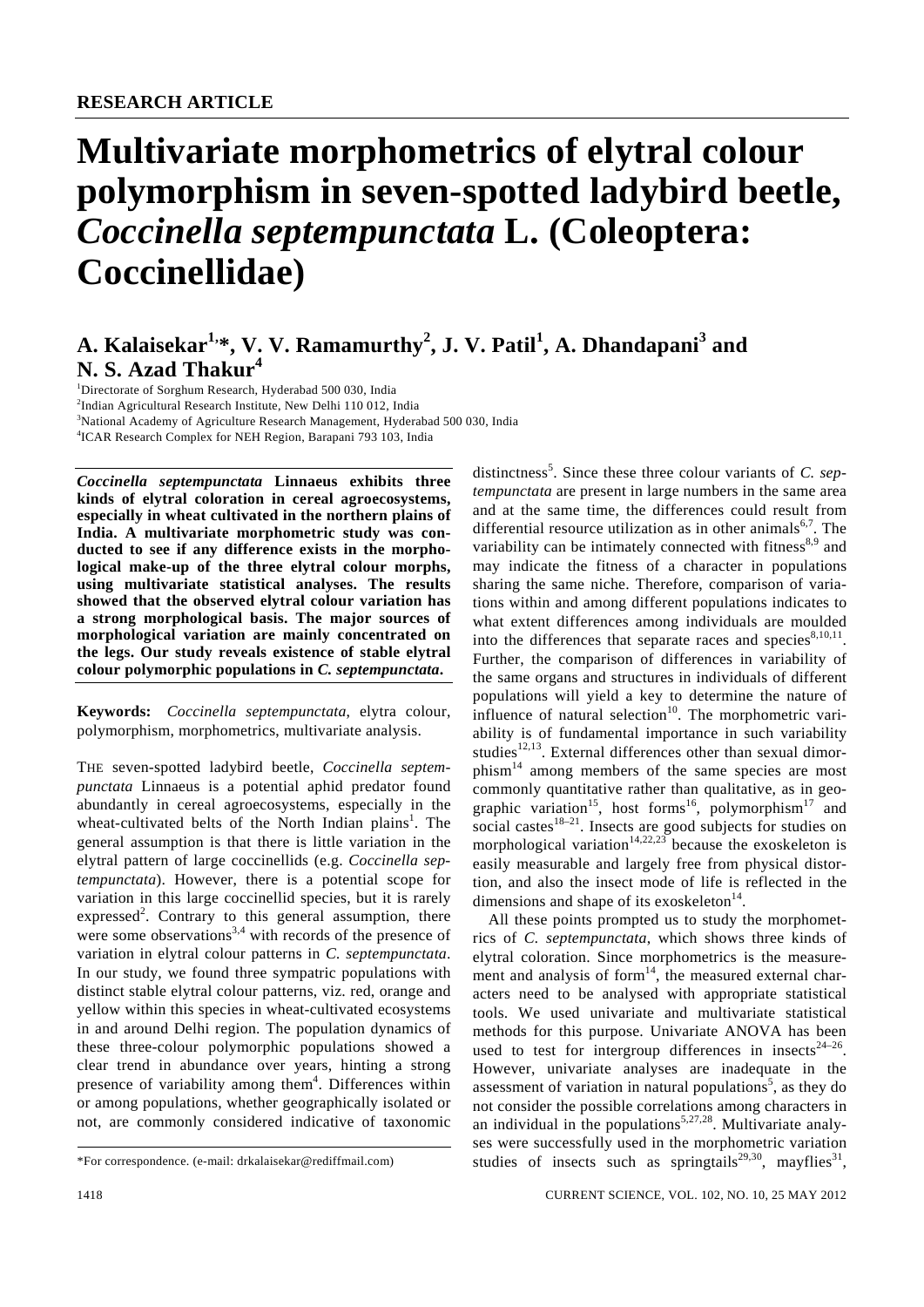aphids<sup>32–35</sup>, hymenopterans<sup>36–38</sup>, beetles<sup>28,39,40</sup> and butter $flies^{41}$ .

 In this study we examine the morphological basis of the different elytral colorations in *C. septempunctata*. We discriminate the three elytral colour polymorphs into morphometrically distinct populations, through multivariate analyses. The study also assesses the fidelity of the characters which distinguish the three populations.

## **Materials and methods**

#### *Collection and preparation of specimens*

Pre-pupal and pupal stages of *C. septempunctata* were collected from the wheat fields in Delhi region during February–March 2009. Pupae were individually kept in glass vials closed with muslin cloth, for adult emergence. The vials were maintained at 24°C, 75% RH and 16L : 8D photoperiod. After 24 h of emergence, the vials containing adult beetles were separated and grouped into red (R), orange (O) and yellow (Y). Only male adults were retained and fed with wheat aphids, through the adult stage. Though females also exhibit elytral colour polymorphism, we used only males for this study because of the following reasons: males emerged more in number from the culture, they have a lower adult longevity, less food requirement and their size make them amenable to microscopic observation. The whole process of adult rearing was carried out to see that the elytral colour was stable. After the death of the adults, the specimens were individually examined under a microscope to evaluate their uniformity and stability in coloration, suitability for morphometrics, especially with regard to their physical conditions like cleanliness and streching, completeness of all morphological parts and amenability for examination under the microscope. Such good specimens of nearly uniform and stable conditions were randomly selected to have 30 for each of the three kinds of elytral coloration, which were then grouped a priori as population R, O and Y. These were individually numbered and stored in microvials before undertaking morphometric analyses. All the specimens used in the study were stored in the National Pusa Collection (NPC), Indian Agricultural Research Institute (IARI), New Delhi.

#### *Selection of characters*

A total of 122 characters were selected taking into account the description of the species given by  $Sasaii^{42}$ . All the taxonomic characters, both diagnostic characters listed as distinguishing key characters and the general descriptive taxonomic characters were considered while selecting them. The list of characters detailed part-wise is given in Table 1.

#### *Measurement of characters*

The linear measurements of 122 characters were taken using a Nikon SMZ10 stereozoom microscope fitted with an ocular micrometer. While measuring, a ruler was positioned next to the pinned specimen to ensure that it was always in a level plane or set uniformly every time at the same angle. Thus, care was taken to maintain uniformity and concordance of values. Measurements of the taxonomic characters were tabulated separately for these populations. The table of character matrices for each of the characters for the sample from the populations was then prepared.

#### *Statistical analysis*

All the values in the table of character matrices were log<sub>10</sub> transformed before the statistical treatment. Univariate one-way single factor ANOVA was performed individually on all 122 characters to find out significant characters as a conservative mechanism of ascertaining significance before an overall treatment is recognized $43-45$ . Coefficient of variation (CV) was calculated for all the characters to test for their stability. Then, the characters which showed significance at  $P < 0.01$  were subjected to principal component analysis (PCA), multivariate analysis of variance (MANOVA) and discriminant function analysis (DFA). PCA is specifically designed to analyse sets of correlated variables<sup>46</sup>; it has no prior assumption of multiple groups and thus allows for their discovery<sup>47</sup>. In the present study, PCA was used as a dimensionreducing technique $48$  and to investigate morphological variation<sup>41,49</sup>. MANOVA on the first seven principal components (PCs) was used to test for significant differences between groups<sup>41,49</sup>, as it utilizes rather than ignores correlations among characters and it is the correct statistical test for evaluating overall group differences<sup>5</sup>. Since DFA maximizes variation among groups<sup>28,41,50</sup>, we used it for separating the groups and assessing the utility of the characters used. Statistical analyses were carried out using MS Excel (version 12) for univariate ANOVA and CV; SPSS (version 11.5) for PCA and DFA; and SAS (version 9.2) for MANOVA.

#### **Results and discussion**

Univariate single factor one-way ANOVA results showed significant differences in 25 ( $P < 0.01$ ) out of 122 characters analysed. CV values for these characters indicated their high stability. If we consider these 25 characters, it is evident that the maximum number of these is on the legs, followed by elytra, with nine and six characters respectively. The result indicates that to distinguish the populations, importance must be given to the study of characters on the legs and elytra.

 All the 25 variables (significant characters) were subjected to PCA to reduce the number of dimensions and to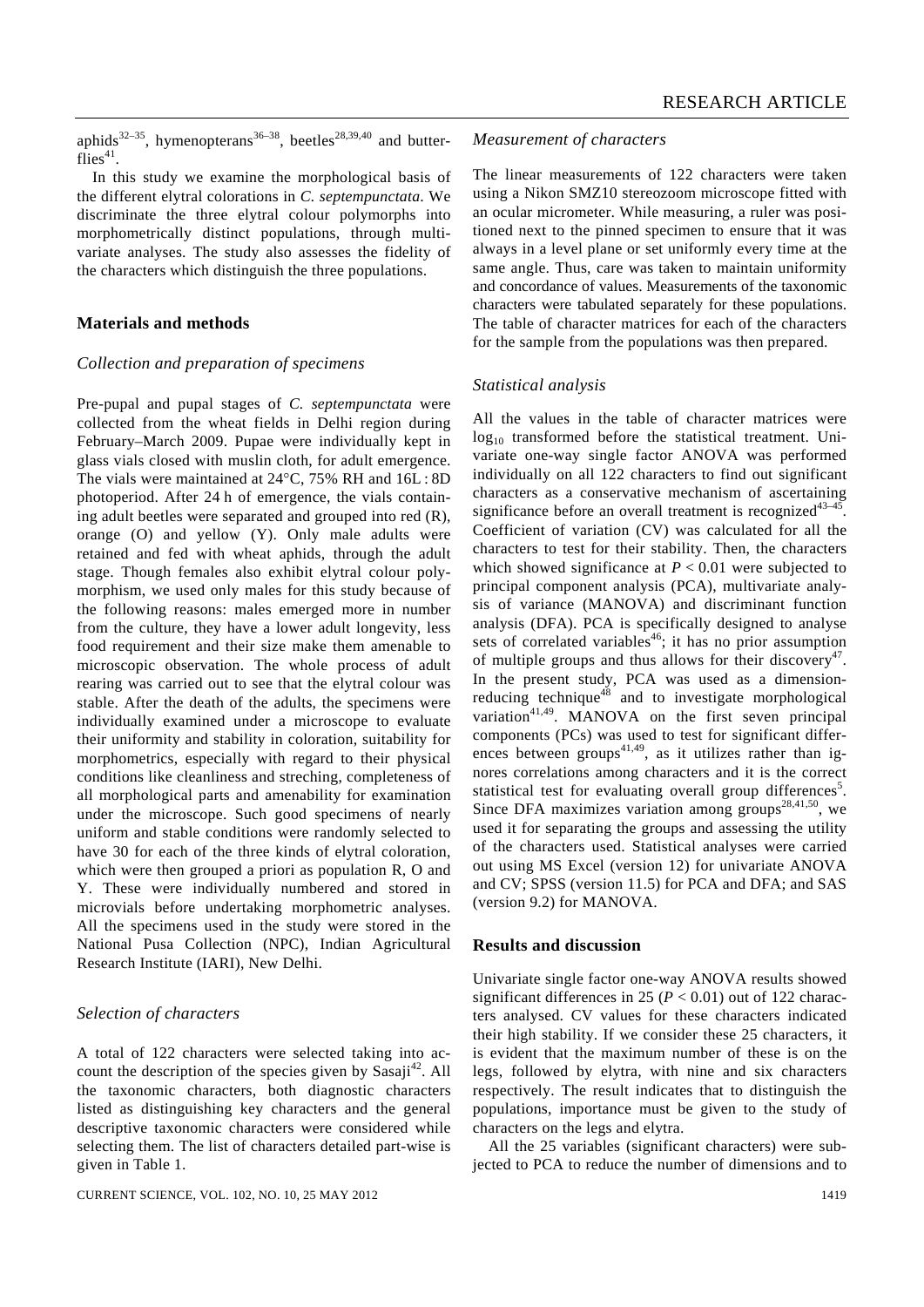# RESEARCH ARTICLE

| Ch. no.         | Character                                        | Ch. no.               | Character                                           |
|-----------------|--------------------------------------------------|-----------------------|-----------------------------------------------------|
|                 | A. Whole body                                    | C56                   | Distance between metacoxal margin and               |
| C1              | Length of whole body on ventral side             |                       | metasternal anterior margin                         |
| C <sub>2</sub>  | Breadth of body at middle across Elytra          | C57                   | Breadth of prosternum                               |
| C <sub>3</sub>  | Length of body along elytral suture              | C58                   | Breadth of mesosternum                              |
|                 |                                                  | C <sub>59</sub>       | Breadth of metasternum                              |
|                 | B. Head                                          |                       |                                                     |
| C4              | Length of head                                   |                       | G. Elytra                                           |
| C <sub>5</sub>  | Distance between compound eyes                   | C60                   | Distance of first spot from lateral margin          |
| C <sub>6</sub>  | Length of labrum                                 | C61                   | Distance of second spot from apex                   |
| C7              | Breadth of labrum                                | C62                   | Distance of third spot from apex                    |
| C8              | Length of clypeus                                | C63                   | Distance of third spot from apex                    |
| C9              | Breadth of clypeus                               | C64                   | Distance of fourth spot from apex                   |
| C10             | Length of frons                                  | C65                   | Area of first spot                                  |
| C11             | Breadth of head between antennae                 | C <sub>66</sub>       | Area of second spot                                 |
| C12             | Breadth of frons                                 | C67                   | Area of third spot                                  |
|                 |                                                  | C68                   | Area of fourth spot                                 |
|                 | C. Compound eye                                  | C69                   | Breadth of elytra at base                           |
| C13             | Area of compound eye                             | C70                   | Breadth of elytra at middle                         |
| C14             | Length of compound eye (horizontal)              | C71                   | Length of elytra at apex                            |
| C15             | Breadth of compound eye (vertical)               | C72                   | Length of elytra at middle                          |
|                 |                                                  | C <sub>73</sub>       | Breadth of elytral epipleuron at base               |
|                 | D. Antenna                                       | C <sub>74</sub>       | Breadth of elytral epipleuron at middle             |
| $C16-26$        | Length of first-eleventh antennal segment        |                       |                                                     |
| $C27-37$        | Breadth of first-eleventh antennal segment       |                       | H. Leg                                              |
|                 |                                                  | C75-77                | Length of trochater, femur and tibia of foreleg     |
|                 | E. Maxillary palp                                | C78-80                | Length of first-third tarsal segment of foreleg     |
| $C38-42$        | Length of first-fifth segment of maxillary palp  | C81-83                | Breadth of trochater, femur and tibia of foreleg    |
| $43 - 47$       | Breadth of first-fifth segment of maxillary palp | C84-86                | Breadth of first-third tarsal segment of foreleg    |
|                 |                                                  | C87-89                | Length of trochater, femur and tibia of middle leg  |
|                 | F. Thorax                                        | C90-92                | Length of first-third tarsal segment of middle leg  |
| C48             | Length of pronotum at middle                     | $C93-95$              | Breadth of trochater, femur and tibia of middle leg |
| C <sub>49</sub> | Breadth of pronotum at middle                    | C96-98                | Breadth of first-third tarsal segment of middle leg |
| C50             | Length of pronotum at lateral margin             | C99-101               | Length of trochater, femur and tibia of hind leg    |
| C51             | Breadth of pronotum at anterior margin           | $C102-104$            | Length of first-third tarsal segment of hind leg    |
| C52             | Length of scutellum                              | C105-107              | Breadth of trochater, femur and tibia of hind leg   |
| C <sub>53</sub> | Breadth of scutellum at base                     | C <sub>108</sub> -110 | Breadth of first-third tarsal segment of hind leg   |
| C <sub>54</sub> | Distance between forecoxal margin and prosternal |                       |                                                     |
|                 | anterior margin                                  |                       | I. Abdomen                                          |
| C55             | Distance between mesocoxal margin and            | C111-116              | Length of first-sixth ventrite                      |
|                 | mesosternal anterior margin                      | C <sub>117-122</sub>  | Breadth of first-sixth ventrite                     |

**Table 1.** List of characters used in morphometric studies

find out major sources of variation. PCA indicated that the first seven PCs with eigenvalues more than one accounted for 66.3% variation (Table 2). Adequacy of data for the analysis was well supported by KMO measure (0.779) and Bartlett's test of sphericity ( $\chi^2 = 820.556$ ; df = 300; sig.0.000), showing that the extracted components accounted for a substantially large amount of variation. Out of the seven PCs, only PC1 and PC2 had the loadings  $(≥ 0.5)$  for more than one variable and the remaining five PCs had loadings for only one or none (Table 2). Therefore, PC1 and PC2 are the best components having been loaded with maximum information and would provide more meaningful interpretations for the present study. The unloaded characters, namely distance of first spot from lateral margin (C60), breadth of elytral epipleuron at base (C73), breadth of elytral epipleuron at middle (C74), length of femur of foreleg (76), breadth of femur of foreleg (82), breadth of sixth ventrite (122) are of

lesser importance in explaining the morphological variation among the three populations of *C. septempunctata*.

 Among the seven PCs, PC1 and PC2 had the highest contribution with 41.2% cumulative variance described. PC1 explains 24.0% of the total variation and has loadings for 12 characters, namely breadth of body at middle across elytra (C2), breadth of head between antennae (C11), breadth of third antennal segment (C29), length of elytra at apex (C71), length of trochanter of foreleg (C75), length of first tarsal segment of foreleg (C78), length of second tarsal segment of foreleg (C79), breadth of tibia of foreleg (C83), length of femur of middle leg (C88), length of tibia of middle leg (C89), length of second ventrite (C112) and breadth of first ventrite (C117). The second PC2 explains 17.2% of the total variation. PC2 has loadings for six characters, namely length of head (C4), breadth of anterior extension of pronotum (C51), breadth of scutellum at base (C53), breadth of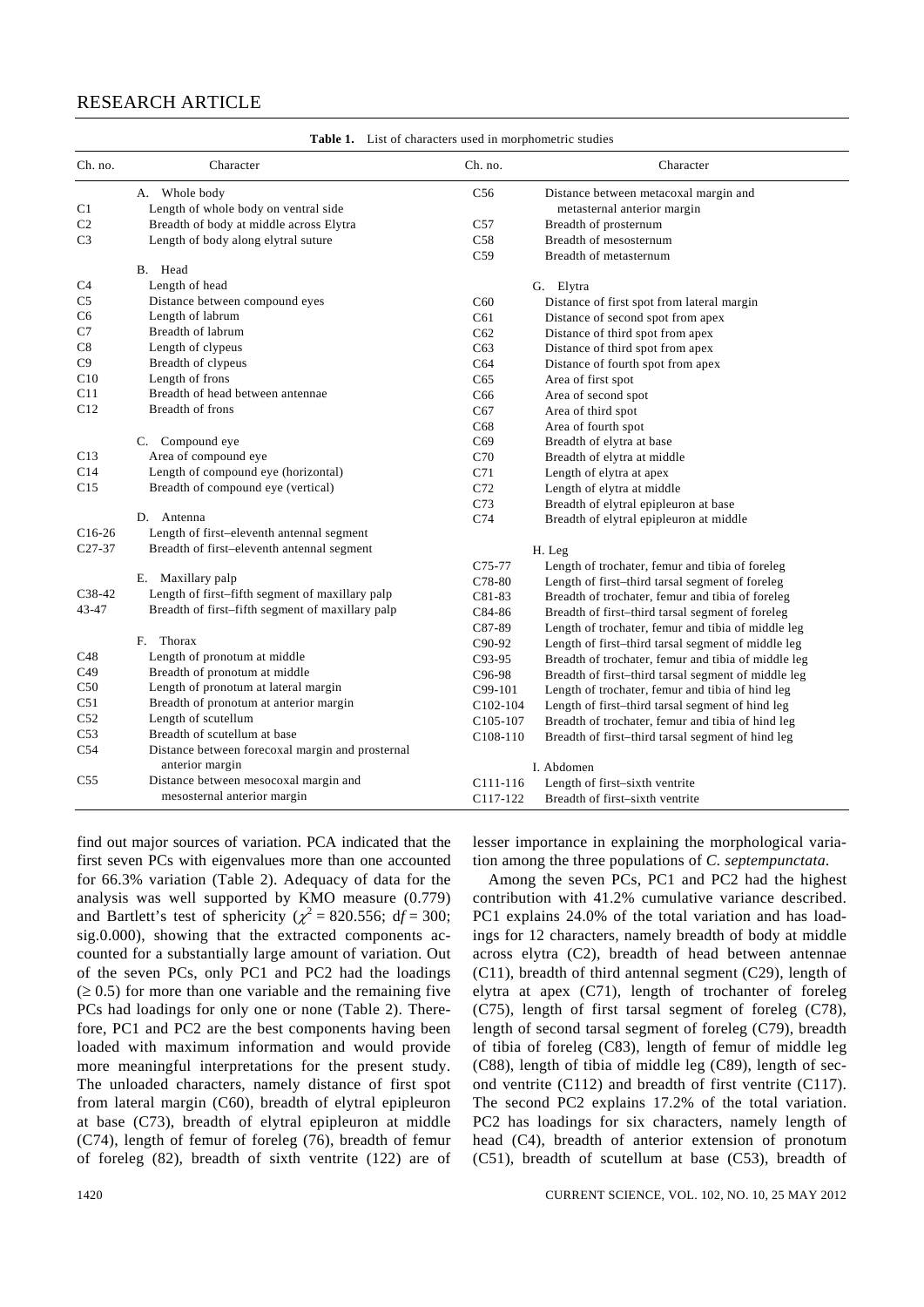|                                  | Table 2.     |                |           | Principal component loadings for 25 characters |           |           |           |  |  |
|----------------------------------|--------------|----------------|-----------|------------------------------------------------|-----------|-----------|-----------|--|--|
|                                  | Component    |                |           |                                                |           |           |           |  |  |
| Character no.                    | $\mathbf{1}$ | $\overline{c}$ | 3         | 4                                              | 5         | 6         | 7         |  |  |
| C <sub>2</sub>                   | 0.6340       | $-0.0680$      | 0.0910    | $-0.1050$                                      | 0.3690    | $-0.1020$ | 0.2580    |  |  |
| C <sub>4</sub>                   | 0.4640       | 0.5130         | $-0.1830$ | $-0.2010$                                      | $-0.1270$ | 0.0240    | 0.3210    |  |  |
| C11                              | 0.6080       | $-0.1530$      | 0.4090    | $-0.0130$                                      | 0.1020    | 0.0280    | 0.2660    |  |  |
| C17                              | 0.4760       | $-0.3140$      | 0.0280    | 0.3380                                         | $-0.4070$ | 0.1980    | $-0.2210$ |  |  |
| C29                              | $-0.6860$    | 0.2010         | 0.1210    | 0.1970                                         | $-0.1180$ | $-0.1760$ | 0.0250    |  |  |
| C51                              | 0.1290       | 0.6340         | $-0.3850$ | 0.1650                                         | $-0.1190$ | 0.0210    | $-0.2470$ |  |  |
| C <sub>53</sub>                  | 0.3420       | 0.5420         | 0.4610    | 0.0760                                         | $-0.1800$ | $-0.1480$ | $-0.0860$ |  |  |
| C57                              | $-0.0660$    | 0.5730         | $-0.0450$ | 0.3650                                         | 0.0660    | $-0.3530$ | 0.2030    |  |  |
| C60                              | $-0.2290$    | 0.4830         | 0.2710    | 0.0960                                         | $-0.0430$ | 0.5220    | $-0.1850$ |  |  |
| C61                              | $-0.1280$    | 0.6860         | $-0.0130$ | $-0.2370$                                      | $-0.0070$ | 0.2620    | $-0.0670$ |  |  |
| C71                              | 0.5060       | 0.1630         | 0.4130    | 0.2660                                         | 0.1340    | 0.1950    | $-0.0740$ |  |  |
| C73                              | 0.4670       | 0.3280         | $-0.2160$ | $-0.2880$                                      | $-0.2490$ | 0.2520    | 0.2170    |  |  |
| C74                              | $-0.0890$    | 0.4850         | 0.3510    | $-0.4840$                                      | 0.0700    | $-0.3520$ | $-0.1840$ |  |  |
| C <sub>75</sub>                  | 0.6390       | $-0.1820$      | $-0.0870$ | 0.2030                                         | 0.2640    | $-0.2090$ | $-0.3350$ |  |  |
| C76                              | 0.1500       | $-0.3690$      | 0.3210    | 0.2740                                         | $-0.3490$ | 0.0460    | 0.4640    |  |  |
| C78                              | 0.6370       | $-0.2430$      | $-0.0360$ | $-0.2110$                                      | 0.1080    | 0.0910    | 0.1320    |  |  |
| C79                              | 0.7200       | $-0.1570$      | $-0.1480$ | 0.0960                                         | 0.0040    | 0.2010    | $-0.1420$ |  |  |
| C82                              | $-0.4160$    | $-0.3070$      | 0.0370    | 0.0100                                         | 0.5730    | 0.4860    | 0.0140    |  |  |
| C83                              | 0.5430       | $-0.3250$      | $-0.2600$ | $-0.2680$                                      | $-0.0480$ | $-0.0990$ | 0.0010    |  |  |
| C84                              | $-0.0170$    | 0.7980         | $-0.2230$ | 0.1160                                         | $-0.0210$ | 0.1700    | 0.1580    |  |  |
| C88                              | 0.6950       | 0.3070         | $-0.1390$ | 0.2090                                         | 0.2670    | $-0.1160$ | $-0.1010$ |  |  |
| C89                              | 0.5510       | 0.4790         | 0.0990    | 0.1750                                         | 0.1880    | $-0.0680$ | $-0.0940$ |  |  |
| C112                             | 0.7520       | 0.3740         | 0.0170    | $-0.0220$                                      | 0.0150    | 0.0920    | 0.1360    |  |  |
| C117                             | $-0.5420$    | 0.4720         | 0.1530    | $-0.0950$                                      | 0.2380    | 0.0620    | 0.1270    |  |  |
| C122                             | 0.4050       | $-0.0960$      | 0.3040    | $-0.4070$                                      | $-0.2350$ | 0.0400    | $-0.3680$ |  |  |
| Eigen value                      | 6.00         | 4.31           | 1.40      | 1.33                                           | 1.23      | 1.20      | 1.10      |  |  |
| Percentage of variance described | 24.01        | 17.26          | 5.59      | 5.31                                           | 4.94      | 4.79      | 4.41      |  |  |
| Cumulative (%)                   | 24.01        | 41.27          | 46.86     | 52.18                                          | 57.12     | 61.91     | 66.32     |  |  |



Figure 1. Scatter plot of the first two principal components (PCs) showing three distinct groups or clusters.

prosternum (C57), distance of second spot from apex of elytra (C61) and breadth of first tarsal segment of foreleg (C84). The other components, namely PC3, PC4, PC5, PC6 and PC7 explain 5.5%, 5.3%, 4.9%, 4.7% and 4.1% of the total variation respectively. These components have no significant factor loadings and have less contribution in explaining the variation in the population.

CURRENT SCIENCE, VOL. 102, NO. 10, 25 MAY 2012 1421

 As the first two PCs accounted for 41.2% of variability in the populations, the characters which are loaded in these components can be considered as major sources of variation which differentiate the populations of *C. septempunctata*. PC1 has high degrees of correlation with length characters, whereas PC2 is correlated with breadth dimensions of the beetles. The PCA results show a trend of length versus breadth in differentiating the populations of *C. septempunctata* and this can further be explained by plotting the two components as in Figure 1, which clearly brings out three distinct groupings. It may be noted that PCA has no prior assumption of multiple groups as the data were not analysed by a priori grouping. PCA explores the data to bring out such groups, if they exist. Thus, there are three distinct group identified in the population by PCA (Figure 1).

 The seven PCs were further analysed to test the significant differences between the three populations of *C. septempunctata*, by subjecting them to MANOVA. For this, the PCs were treated as a vector of dependent variables and the three populations taken as treatments. These analyses revealed that out of the seven PCs, only PC1 and PC2 (Table 3) showed significant effect (PC1: *F* = 290.34; d*f* = 2, 72; *P* < 0.0001; PC2: *F* = 144.41;  $df = 2$ , 72;  $P < 0.0001$ ), while the remaining five showed non-significant variations. MANOVA performed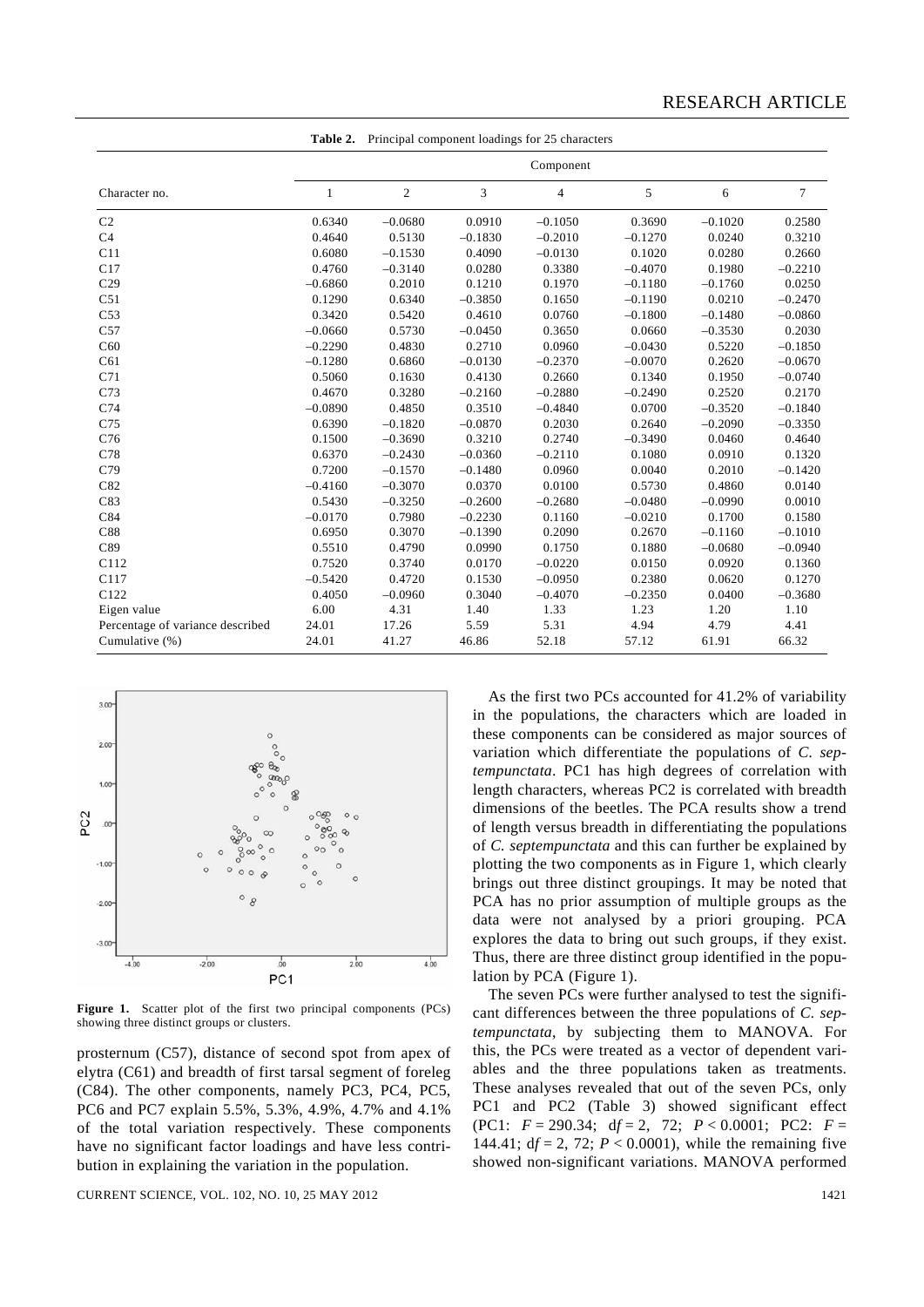**Table 3.** MANOVA results for dependent variable: PC-1 and PC-2

| Source          | DF | Sum of squares | Mean square | <i>F</i> value | Pr > F   |
|-----------------|----|----------------|-------------|----------------|----------|
| $PC-1$          |    |                |             |                |          |
| Population      | 2  | 463.56         | 231.78      | 290.34         | < 0.0001 |
| Error           | 72 | 57.47          | 0.79        |                |          |
| Corrected total | 74 | 521.047        |             |                |          |
| $PC-2$          |    |                |             |                |          |
| Population      | 2  | 246.97         | 123.48      | 144.41         | < 0.0001 |
| Error           | 72 | 61.56          | 0.85        |                |          |
| Corrected total | 74 | 308.54         |             |                |          |

**Table 4.** Results of combined MANOVA of seven PCs

| Statistic              | Value | $F$ value | Num DF | Den DF | Pr > F   |
|------------------------|-------|-----------|--------|--------|----------|
| Wilks' $\lambda$       | 0.01  | 70.27     | 14     | 132    | < 0.0001 |
| Pillai's trace         | 1.75  | 69.82     | 14     | 134    | < 0.0001 |
| Hotelling-Lawley trace | 15.22 | 71.00     | 14     | 102.29 | < 0.0001 |
| Roy's greatest root    | 9.27  | 88.75     |        | 67     | < 0.0001 |



**Figure 2.** Mahalanobis distance  $(D^2)$  range and mean for three populations.

on all the seven PCs combinedly (Table 4) showed that the statistics, namely Wilks'  $\lambda$ , Pillai's trace, Hotelling– Lawley Trace and Roy's greatest root were significant at *P* < 0.0001. The statistics clearly depicts that the tested effects contribute significantly more to the model with very low Wilks'  $\lambda$  (0.01), which is closer to zero. This is also true with other statistics as Hotelling–Lawley trace value (15.22) is larger than Pillai's value (1.72) and Roy's value (9.27).

 The canonical discriminant function analysis was carried out by a priori grouping, unlike PCA. The analysis produced two canonical discriminant functions (CDF1 and CDF2), which showed degrees of correlation with variables similar to PC1 and PC2. The Mahalanobis distance  $(D^2)$  of group members from group centroids was calculated to see the cohesiveness of members in a group. Figure 2 shows the range and mean  $D^2$  values for each group. Members of the population O were closer to the

group centroid with average  $D^2$  value 1.33, followed by those of population R ( $D^2 = 1.73$ ). Members of population Y were comparatively away from the group centroid  $(D<sup>2</sup> = 2.56)$ . Thus, the members of the populations R and O are morphologically more cohesive within their respective groups, while those of population Y are a morphologically loosely knitted group. Euclidean distance (ED) between cluster centres showed that the three groups are well apart. The populations O and Y were more distinct with ED value 5.750, followed by R and O (ED =  $5.597$ ), whereas populations R and Y ( $ED = 4.289$ ) were less distinct. The territorial map (Figure 3) shows clustering of three populations as distinct groups. This clustering confirms the grouping brought out by PCA (Figure 1). A cross-validation of group membership must be done to assess the utility of the morphological characters used in the analysis. In such a validation, each case is classified by the functions derived from all cases, other than that case. The results of cross-validation (Table 5) correctly identified 100% of populations R and O, and 96.7% of population Y. In the cross-validation, the group cases were classified to 98.7%, which shows the high degree of utility of the characters used in the study. Thus DFA, apart from distinguishing the three groups, proves the worthiness of the characters in classifying the populations. We measured the length and breadth of almost every segment of the body in our study. Therefore, the morphometric grouping along elytral colour has taken into account nearly the whole of the body. Among the three populations, the red-coloured population was recorded as the most abundant among the three polymorphs, followed by orange and yellow<sup>4</sup>. There appears a role of morphological fitness factor in the predominance of these three populations in the field. The two locomotive organs, viz. elytra and legs with maximum number of significant characters provide a clue that the three populations could differ in locomotive fitness. Prey and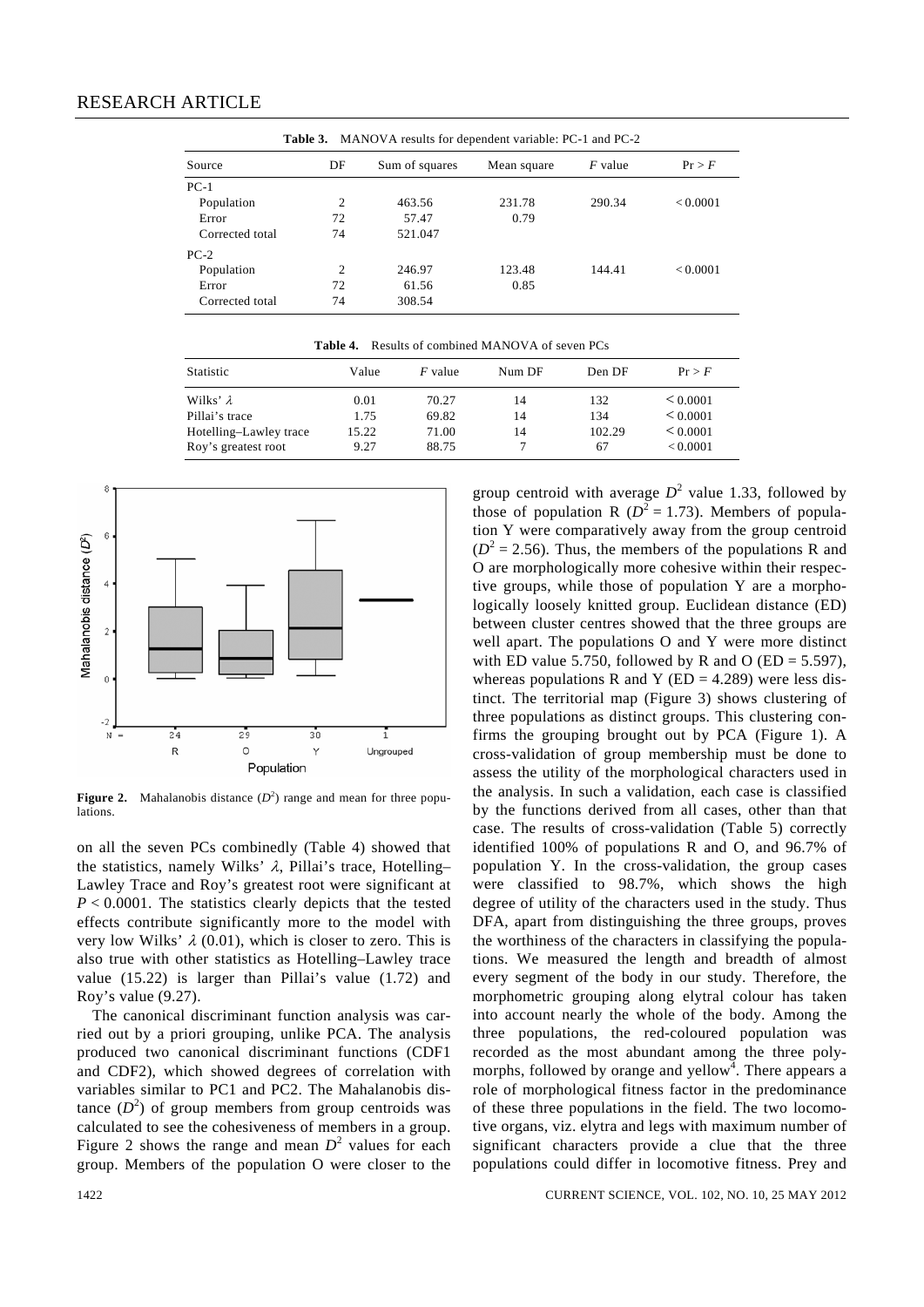|                 |               | <b>Table 5.</b> Classification results of cross-validation of group membership |                            |              |      |       |
|-----------------|---------------|--------------------------------------------------------------------------------|----------------------------|--------------|------|-------|
|                 |               |                                                                                | Predicted group membership |              |      | Total |
| Original        | Count         | Population                                                                     |                            | 2            | 3    |       |
|                 |               |                                                                                | 24                         |              |      | 24    |
|                 |               |                                                                                | 0                          | 29           |      | 29    |
|                 |               | 3                                                                              | 0                          | 0            | 30   | 30    |
|                 |               | Ungrouped                                                                      | $\theta$                   |              |      |       |
|                 | $\frac{0}{0}$ |                                                                                | 100                        |              |      | 100   |
|                 |               |                                                                                | 0                          | 100          |      | 100   |
|                 |               | 3                                                                              |                            | 0            | 100  | 100   |
|                 |               | Ungrouped                                                                      |                            | 100          |      | 100   |
| Cross-validated | Count         |                                                                                | 24                         | $\mathbf{0}$ |      | 24    |
|                 |               |                                                                                | 0                          | 29           |      | 29    |
|                 |               |                                                                                |                            |              | 29   | 30    |
|                 | %             |                                                                                | 100                        |              |      | 100   |
|                 |               |                                                                                | 0                          | 100          |      | 100   |
|                 |               | 3                                                                              | O                          | 3.3          | 96.7 | 100   |

Note: 100% of original grouped cases correctly classified; 98.8% of cross-validated grouped cases correctly classified; 1, Population R; 2, Population O; 3, Population Y.



**Figure 3.** Territorial map showing plots of three populations.

mate-searching abilities are the most essential traits in the success of a predator  $51-54$ . These abilities are solely dependent upon the locomotive power of the beetle. *C. septempunctata* being a large-sized beetle, competition from other normally occurring co-inhabitant coccinellids is weakened<sup>53</sup>. Though the body size together with other traits gives a competitive edge over heterospecifics, there exists, under such conditions, an increasingly stiff competition among individuals of the large *C. septempunctata* population, especially in cereal ecosystems<sup>4</sup>. Our analysis (ANOVA) suggests that the three elytral colour polymorphic populations of *C. septempunctata* develop variability in locomotive organs to tide over the enormous internal population pressure.

 Coccinellids, especially adults walk extensively on plant surfaces in search of prey. Foraging in coccinellids is mainly based on random-walk patterns<sup>55</sup>, and prey detection only occurs with physical contact<sup>56</sup>. Intensive and extensive random walking enhances hitting success with aggregated prey<sup>57</sup>. Males appear to be searching mainly for females<sup>58</sup>. Olfactory and other associated cues could be directing the beetle towards the targets, but the physical execution is done by walking to reach the prey. Thus, legs of coccinellids assume an important position in searching and physically probing for prey. This could bring in a sort of selection pressure on the morphology and functioning of the legs. Apart from the leg morphometric dimension, other characters, viz. breadth of body at middle across elytra (C2), length of head (C4), breadth of head between antennae (C11), breadth of third antennal segment (C29), breadth of anterior extension of pronotum (C51), breadth of scutellum at base (C53), breadth of prosternum (C57), distance of second spot from apex of elytra (C61), length of elytra at apex (C71), length of second ventrite (C112), and breadth of first ventrite (C117) contribute to the overall body size variation among the three colour polymorphic populations. Body size has a direct relationship with prey density<sup>59</sup>, dietary specialization<sup>60</sup> and foraging success<sup>61</sup> in coccinellids. The tracheal respiratory efficiency is highly dependent on body shape $62$ . Thus, morphological variations in body size and shape drive a wide range of biological processes contributing to the fitness of populations. Large geographic intrapopulation variation<sup>63</sup> and variation in the size of the elytral spots<sup>64</sup> pointing to the presence of different populations were already observed in *C. septempunctata*. Hence, contrary to the general belief that *C. septempunctata* being a large coccinellid beetle lacks variation in elytral colour pattern, our study reveals the existence of stable elytral colour polymorphic populations in the species. Seasonal elytral colour polymorphisms were observed in other coccinellids<sup>65</sup>, but in *C. septempunctata* all the three polymorphic populations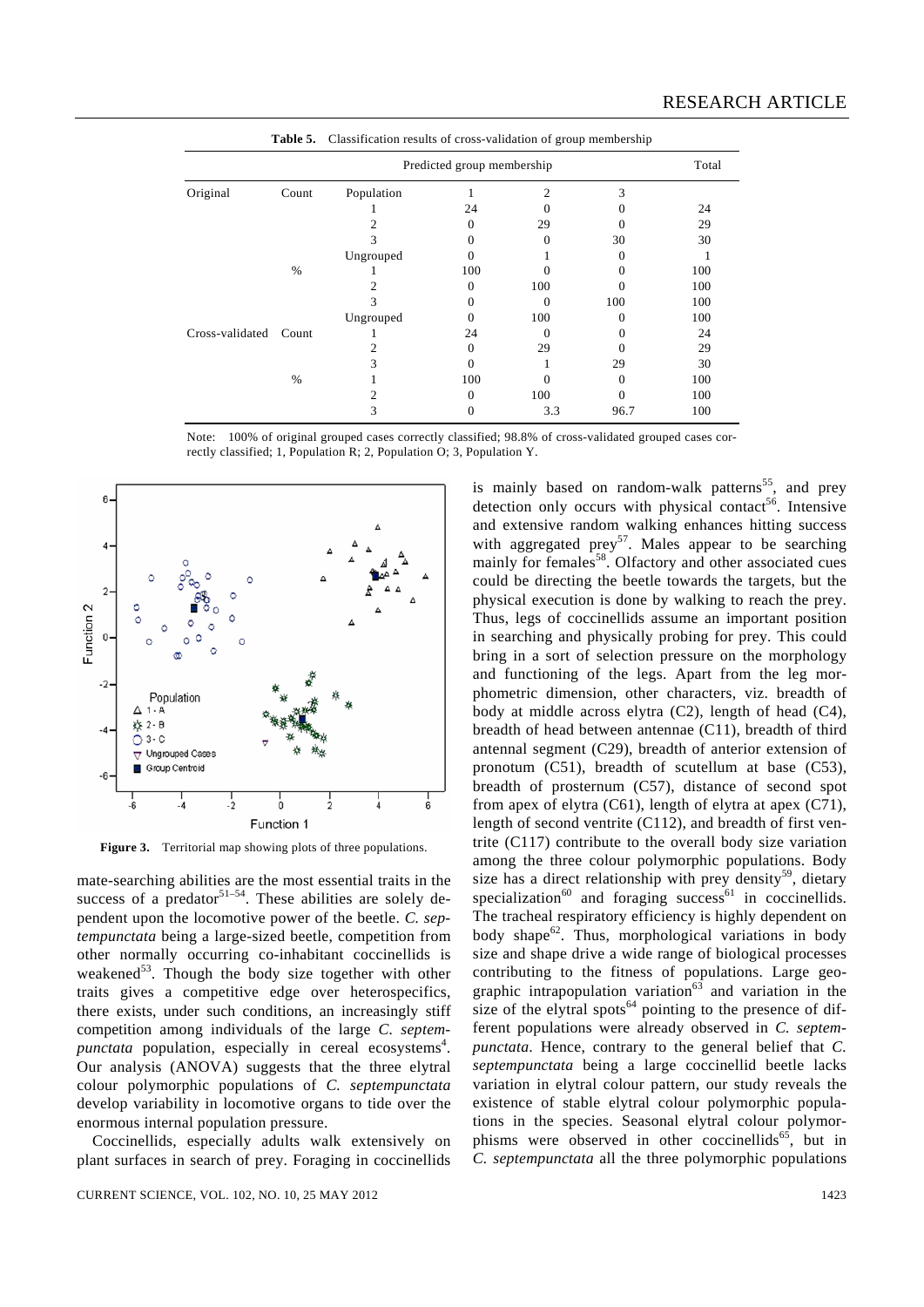## RESEARCH ARTICLE

co-occur in wheat-cultivated ecosystems of Delhi region. The findings of our analysis prove that the elytral colour patterns have the potential to carry morphological variations and associated fitness consequences in the populations<sup>66,67</sup>. Some researchers found that elytral colour patterns in coccinellids were associated with chemical defensiveness to mates or predators $68$ , maintenance of melanic polymorphism by sexual selection $69$  and coloration due to carotenoids of microbial (symbionts) origin, not of plant origin<sup>70</sup>. Thus, the elytral colour patterns in several coccinellids were found to be associated with many biological as well as ecological consequences. In *C. septempunctata*, we have shown that the elytral colour polymorphism is correlated with differences in other morphological traits.

#### **Conclusion**

It can be concluded that different elytral colorations in the populations of *C. septempunctata* do have a strong morphological basis, as the three populations get clearly discriminated morphometrically. Out of a total of 122 measured characters, our analyses brought out 25 highly significant characters (through ANOVA) and 18 major sources of variation (through PCA). Maximum morphometric variation is associated with the legs. Validation of utility of the morphometric characters which discriminate the three populations showed a high degree of fidelity. The results of our study provide a base for further investigations into the presence of selection pressure across these three elytral colour polymorphs and the associated fitness traits among populations. Further studies are required mainly on aspects such as cross-mating among the three populations and heritability of elytral colour, molecular studies and prey preference. From the application point of view, it is important to study whether these three populations differ in susceptibility to different pest management efforts, as *C. septempunctata* is a potential aphid predator in many agroecosystems.

 Specimens used in the study: India: Delhi: 25- 27.ii.2009; 11-24.iii.2009, Coll. A. Kalaisekar, det. V.V. Ramamurthy, on wheat, 30 specimens (R); 30 specimens (O); and 30 specimens (Y); (NPC, IARI, New Delhi).

- 1. Gautam, R. D., Survival of aphidophagous ladybird (*Coccinella septempunctata* Linnaeus) on non aphid hosts together with its natural enemy complex. *Ann. Agric. Res*., 1994, **15**, 71–75.
- 2. Stewart, L. A. and Dixon, A. F. G., Why big species of ladybird beetles are not melanic. *Funct. Ecol*., 1989, **3**, 165–177.
- 3. Kapur, A. P., Geographical variations in the colour pattterns of some Indian ladybeetles (Coccinellidae: Coleoptera). Part I. *Coccinella septempunctata* Linn., *C. transversalis* Fabr., and *Coelophora bissellata* Muls. In Proceedings of the First All India Congress of Zoology held at University of Jabalpur, Jabalpur, India (24–28 October 1959), (eds Seshaiya, R. V. and Chauhan, B. S.), 1962, vol. 2, pp. 479–492.
- 4. Kalaisekar, A., Biosystematic studies on the Coleoptera biodiversity in cereal crops of India. Ph.D. thesis submitted to the PG School, Indian Agricultural Research Institute, New Delhi, 2003.
- 5. Willig, M. R., Owen, R. D. and Colbert, R. L., Assessment of morphometric variation in natural populations: the inadequacy of the univariate approach. *Syst. Zool*., 1986, **35**, 195–203.
- 6. Selander, R. K., Sexual dimorphism and differential niche utilization in birds. *Condor*, 1966, **68**, 115–151.
- 7. Daly, M. and Wilson, M., *Sex, Evolution, and Behavior*, Wadsworth Publishing Co, California, 1978, p. 416.
- 8. Simpson, G. G., *Tempo and Mode in Evolution*, Columbia Univ. Press, New York, 1944, p. 237.
- Bird, J., Riska, B. and Sokal, R. R., Geographic variation in variability of *Pemphigus poppulicaulis*. *Syst. Zool*., 1981, **30**, 58–70.
- 10. Gould, S. J., Tempo and mode in the macroevolutionary reconstruction on Darwinism. *Proc. Natl. Acad. Sci. USA*, 1994, **91**, 6764–6771.
- 11. Mayr, E. and Ashlock, P. D., *Principles of Systematic Zoology*, McGraw-Hill, New York, 1991.
- 12. Lande, R., On comparing coefficients of variation. *Syst. Zool*., 1977, **26**, 214–217.
- 13. Soulé, M. E., Allometric variation. 1. The theory and some consequences. *Am. Nat*., 1982, **120**, 751–764.
- 14. Daly, H. V., Insect morphometrics. *Annu. Rev. Entomol*., 1985, **30**, 415–438.
- 15. Gould, S. J. and Johnston, R. F., Geographic variation. *Annu. Rev. Ecol. Syst*., 1972, **3**, 357–398.
- 16. Danielsson, R., The species of the genus *Eriosoma* Leach having *Ribes* L. as secondary host plant (Homoptera, Aphidoidea). *Entomol. Scand.*, 1982, **13**, 341–358.
- 17. Blackith, R. E., Morphometrics in acridology: a brief survey. *Acrida*, 1971, **1**, 7–15.
- 18. Elmes, G. W., A morphometric comparison of three closely related species of *Myrmica* (Formicidae), including a new species from England. *Syst. Entomol*., 1978, **3**, 131–145.
- 19. Garofalo, C. A., Aspectos bionômicos de *Bombus* (*Fervidobombus*) *morio* (Swederus). III: Tamanho das operárias e desenvolvimento da colônia (Hymenoptera, Apidae). *Rev. Bras. Biol.*, 1980, **40**, 345–348.
- 20. Haggarad, C. M. and Gamboa, C. J., Seasonal variation in body size and reproductive condition of a paper wasp *Polites metricus* (Hymenoptera: Vespidae). *Can. Entomol*., 1980, **112**, 239–248.
- 21. Urbani, C. B. and Kutter, N., Premiere analyse biométrique du polymorphisme de la caste ouvriere chez les fourmis du genre *Phedologeton* (Hymenoptera: Aculeata). *Mitt. Schweiz. Entomol. Ges*., 1979, **52**, 377–389.
- 22. Kellogg, V. L. and Bell, R. G., Studies of variation in insects. *Proc. Wash. Acad. Sci*., 1904, **6**, 203–232.
- 23. Alpatov, W. W., Biometrical studies on variation and races of honey bee (*Apis mellifera* L.). *Q. Rev. Biol*., 1929, **4**, 1–58.
- 24. Carson, H. L., Val, J. C., Simon, C. M. and Archie, J. W., Morphometric evidence for incipient speciation in *Drosophila silvestris* from the island of Hawaii. *Evolution*, 1982, **36**, 132–140.
- 25. Gaur, A., Ramamurthy, V. V. and Dhandapani, A., Morphometrics of taxonomically distinct entities of cotton ash weevil, *Myllocerus undecimpustulatus* Faust (Coleoptera: Curculionidae) from Delhi – Part I. Antenna. *Shashpa*, 1999, **6**, 97–103.
- 26. Gaur, A., Ramamurthy, V. V. and Dhandapani, A., Morphometrics of taxonomically distinct entities of cotton ash weevil, *Myllocerus undecimpustulatus* Faust (Coleoptera: Curculionidae) from Delhi – Part II. Head. *Shashpa*, 2000, **7**, 1–6.
- 27. Rohlf, F. J., Perspectives on the application of multivariate statistics to taxonomy. *Taxon*, 1971, **20**, 85–90.
- 28. Sanmartin, I. and Piera, F. M., A morphometric approach to the taxonomy of the genus *Ceramida* (Coleoptera: Scarabaeoidea: Melolonthidae). *Can. Entomol*., 1999, **131**, 573–592.
- 29. Pitkin, B. R., Variation in some British material of the *Onychiurus armatus* group (Collembola). *Syst. Entomol*., 1980, **5**, 405– 426.